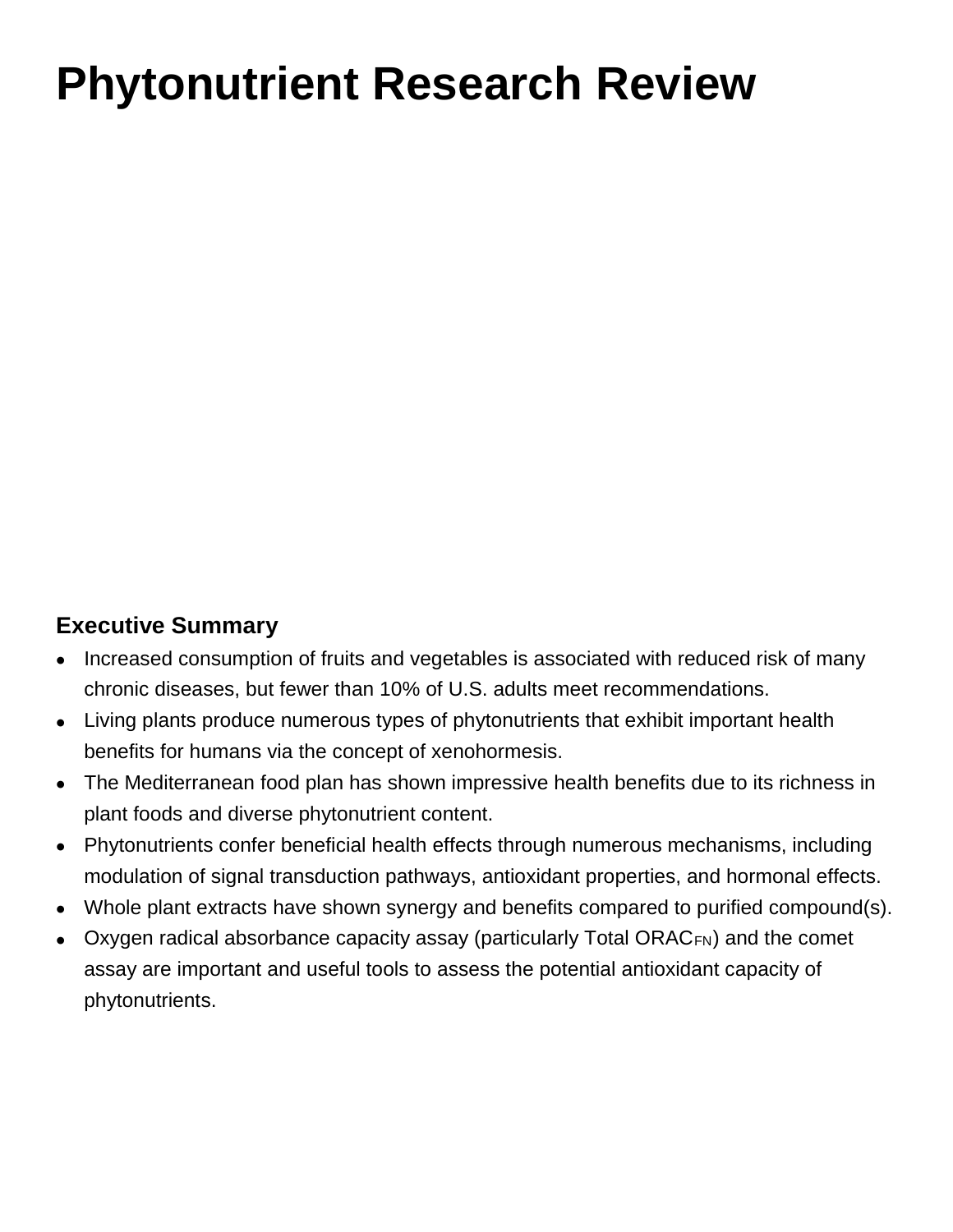# **The Phytonutrient Paradigm** Exploring the Healing Properties of Plant Foods, Spices, and Herbs

#### **INTRODUCTION**

Throughout history in traditional Chinese medicine, Ayurvedic medicine, and other cultures, botanicals have been used to improve health or treat illnesses (Table 1). Today, consumption of fruits, vegetables, herbs, and spices is associated with reduced risk of many chronic diseases. The USDA Dietary Guidelines for Americans 2010 recommend increased consumption of a variety of vegetables, especially dark-green, red, and orange vegetables, as well as beans and peas. We now have learned that these living plants produce a wide variety of phytochemicals—commonly referred to as phytonutrients—that play very important roles in human health.

This research review will briefly describe plant-based diets (particularly the Mediterranean diet) and human health, followed by detailed discussion on the health benefits of various phytonutrients and their proposed biological mechanisms. Two scientific methods that evaluate the antioxidant capacity of phytonutrients are also described.

| Plant           | <b>Traditional Recommendations</b>          |  |
|-----------------|---------------------------------------------|--|
| Aloe vera       | Peptic ulcers, topically for burns          |  |
| Cinnamon        | Flatulent dyspepsia, anorexia, intestinal   |  |
|                 | colic, nausea, vomiting, common cold        |  |
| Echinacea       | Fevers, influenza, poisonous conditions,    |  |
|                 | wounds, antiseptic, tonsillitis, syphilis   |  |
| Ginger          | Nausea, anorexia, to improve circulation    |  |
| Globe artichoke | Liver tonic and antitoxic, rheumatism,      |  |
|                 | gout, clearing the complexion               |  |
| Hops            | Insomnia, neuralgia, headache, hysteria,    |  |
|                 | indigestion, mucous colitis, inflammation   |  |
| Marigold        | Gastric or duodenal ulcer, inflammatory     |  |
|                 | skin lesions, amenorrhea                    |  |
| Olive leaf      | Hypertension, cough, fever, diuretic, liver |  |
|                 | stimulant, emmenagogue, stomachache         |  |
| Rosemary        | Stimulate the mind and memory, chronic      |  |
|                 | circulatory weakness, poor digestion        |  |
| Saw palmetto    | Prostatic hypertrophy, cystitis, asthma,    |  |
|                 | sex hormone disorders, cough                |  |
| Turmeric        | Liver disorders, fevers, leprosy, jaundice, |  |
|                 | ulcer, common cold, pain, dizziness         |  |
| Valerian        | Insomnia, hysterical states, cramps,        |  |
|                 | intestinal colic, rheumatic pains, epilepsy |  |

Table 1. Examples of plants and their traditional use.<sup>1</sup>

#### **PLANT ADAPTATION AND BENEFITS TO HUMANS**

To fully appreciate the healing properties of phytonutrients in plants, spices, and herbs, it is important to understand their evolution. Unlike animals, plants are physically attached to the ground and are sustainable throughout their life cycles. As such, they are unable to move away from constant environmental stressors and harmful conditions, such as ultraviolet (UV) light, pathogens, climate variations, and water and nutrient availability. After millions of years of evolution, plants have developed a complex adaptation strategy to enhance their well-being and survival in a harsh environment through synthesis of compounds—including various phytonutrients—that stimulate their cellular stress response. This phenomenon is termed *hormesis*. 2

As plants and animals coexist (and because animals generally depend on plants as food supply), animals have evolved to detect the chemical cues produced by stressed plants and respond in a way that increases their own well-being and chance of survival. This mutualistic, interspecies hormesis is termed *xenohormesis*—a phenomenon in which environmentally stressed plants produce bioactive compounds that confer stress resistance and survival benefits to animals and humans that consume them.<sup>3</sup>

While the term xenohormesis may not be familiar, the concept is likely to be. For example, wine grapes—when exposed to harsh sun, ozone, water deficit, bacteria, or fungi—synthesize a protective polyphenolic compound called resveratrol.4,5 This compound can reduce UV damage via its antioxidant property and increase resistance against diseases via its antimicrobial property.6,7 Today, resveratrol is one of the most studied phytonutrients due to its wide array of health benefits.

#### **PLANT-BASED DIETS AND HEALTH**

Previous epidemiologic studies have found that high consumption of plant-based foods is associated with reduced risk of various chronic diseases.8-10 Several large-scale prospective cohort studies that examined this association have confirmed protective effects of increased fruit and vegetable consumption. For example, reduced incidence of ischemic stroke among men in the Framingham Heart Study, reduced risk of coronary artery disease in the Physicians' Health Study, and reduced risk of cardiovascular disease (CVD) in the Women's Health Study.11-13

Because of the significant impact fruits and vegetables can have on public health, national organizations, such as the American Heart Association and the Centers for Disease Control and Prevention, actively promote and educate the general public to increase their fruit and vegetable intake.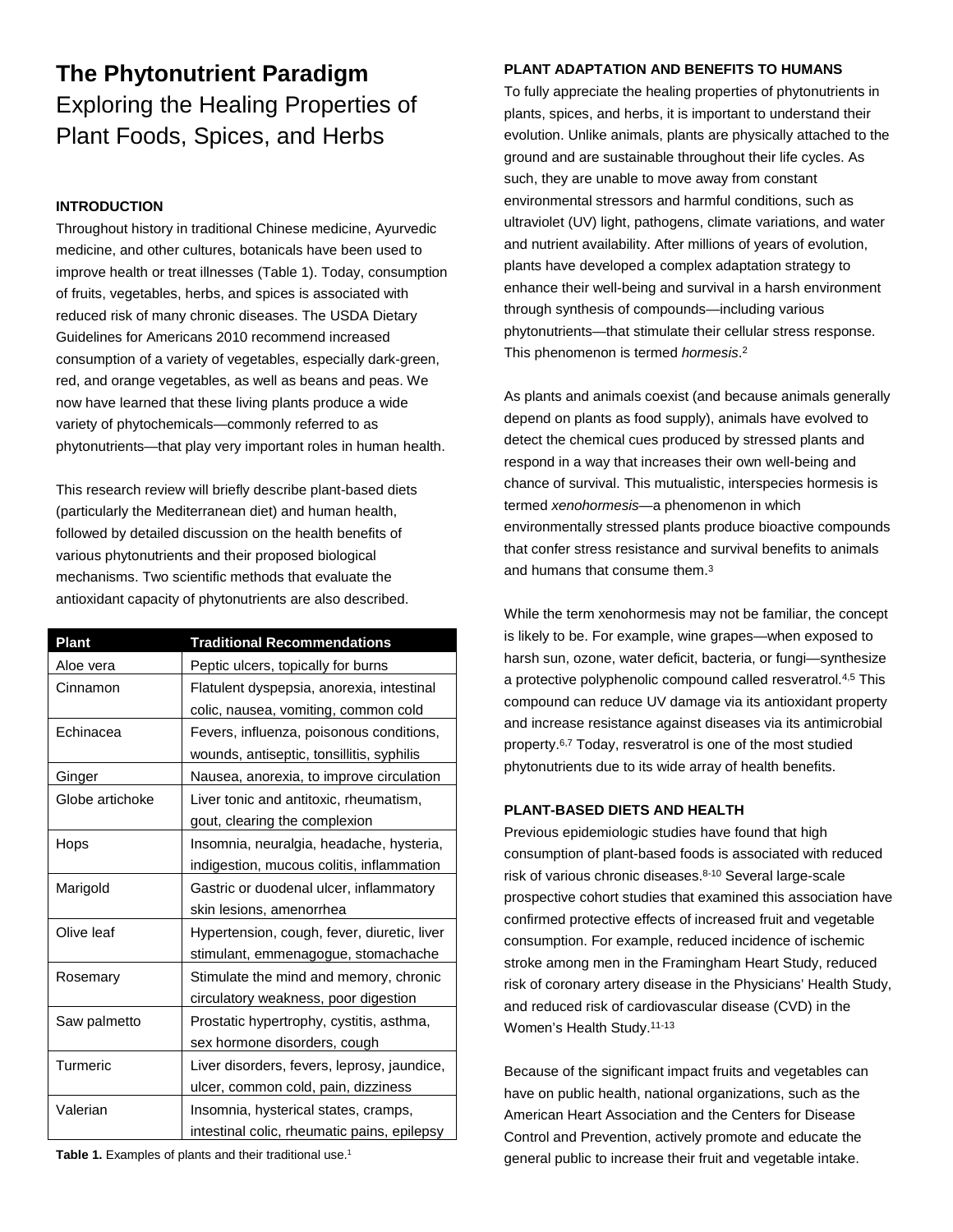**Mediterranean diet.** One of the most extensively studied dietary patterns is that of the Mediterranean region, known for a traditional diet rich in minimally processed fruits, vegetables, legumes, nuts, olive oil, whole grains, fish, and moderate amounts of red wine. This diet has been suggested to provide not only essential nutrients—protein, fat, carbohydrates/fiber, vitamins, and minerals—but also other plant food substances believed to support health.<sup>14</sup>

The health benefits associated with Mediterranean dietary plans are impressive:

- **Meta-analysis studies found that the Mediterranean diet** was associated with reduced risk of metabolic syndrome, had a protective role in improving waist circumference, HDL, triglycerides, systolic/diastolic blood pressure, and glucose,15 and might be a useful tool to reduce body weight and body mass index (BMI).16
- A systematic review reported that the Mediterranean diet might help prevent type 2 diabetes by improving HbA1c and glucose, indices of glycemic control.17
- A review article concluded that people who adhered to Mediterranean diet principles had a longer lifespan; were less likely to die of CVD, cancer, or other causes; and had a reduced risk for peripheral arterial disease.18
- A cumulative analysis of 8 cohort studies found the Mediterranean diet was associated with a significant reduction in mortality from CVD and cancer, and incidence of Alzheimer's disease and Parkinson's disease.19

Some applications of the Mediterranean diet result in high intakes of refined carbohydrates (e.g. starchy foods) which are high in glycemic load, and may not be ideal for those with diabetes or insulin resistance.20 Research has shown that reducing the glycemic load of the Mediterranean diet (such as increasing plant foods and reducing refined carbohydrates) would improve postprandial glucose response, reduce craving and overeating, and enhance various health benefits that are associated with the Mediterranean diet.20,21

Because of these study findings—as well as the long history of using botanicals in traditional medicine—scientists have wanted to know what plant constituents contribute to the health benefits seen in those who consume diets that include a larger amount and variety of plant-based foods, herbs, and spices.

#### **TYPES OF PHYTONUTRIENTS**

*Phyto* means "plant" in Greek, and scientists have learned that the bioactive compounds known as *phytochemicals* (or the more consumer-friendly *phytonutrients*) are important constituents of plants—many of which are synthesized to enhance defense and survival.

Numerous phytonutrients have been identified and extensively studied, and a majority can be grouped in (but not limited to) the following classes and subclasses, with well-known compounds in parentheses:<sup>22</sup>

- Carotenoids
	- o Carotenes (α-carotene, β-carotene)
	- o Xanthophylls (lutein, zeaxanthin)
- Phenolic compounds
- o Flavonoids
	- Flavones (apigenin, luteolin)
	- Flavonols (quercetin, myricetin, kaempferol)
	- Flavanones (hesperidin, naringenin)
	- Flavanols or catechins [epigallocatechin-3-gallate (EGCG), epigallocatechin (EGC), epicatechin (EC)]
	- Anthocyanidins
	- Isoflavones (daidzein, genistein)
	- o Phenolic acids (caffeic acid, chlorogenic acid, gallic acid, ferulic acid)
	- o Stilbenes (resveratrol)
	- Curcuminoids (curcumin)
- **Phytoestrogens** 
	- o Isoflavonoids
	- o Stilbenes
	- o Lignans (matairesinol, secoisolariciresinol)
	- o Coumestans (coumesterol)
- Cyclic monoterpenes (limonene)
- Organosulfur compounds (allicin, diallyl disulfide)
- Glucosinolates (glucoraphanin, glucobrassicin)
- Capsacinoids (capsaicin)
- Alpha acids (humulone, lupulone)

#### **PHYTONUTRIENT PROPERTIES**

Phytonutrients are responsible for the color in plants (Table 2), as well as other organoleptic properties—including smell and taste (e.g., bitter, acrid, astringent).23 Again, these are the evolutionary products of the hormetic response, making plants unpalatable to predators as a measure of self-preservation.<sup>24</sup>

Although bitter phytochemicals are toxins to microorganisms, insects, and pests, the amount is considered very low for large animals and humans—and the plants are of great benefit to these populations. The old Chinese proverb "Better medicine is bitter to the taste" is considered to describe the concept of xenohormesis.

Unfortunately, the food industry routinely engages in the removal of the valuable bitter polyphenols from plant foods (such as olives, grapefruit juice, and red wine) through selective breeding and other debittering processes due to consumer demand for better taste.25-28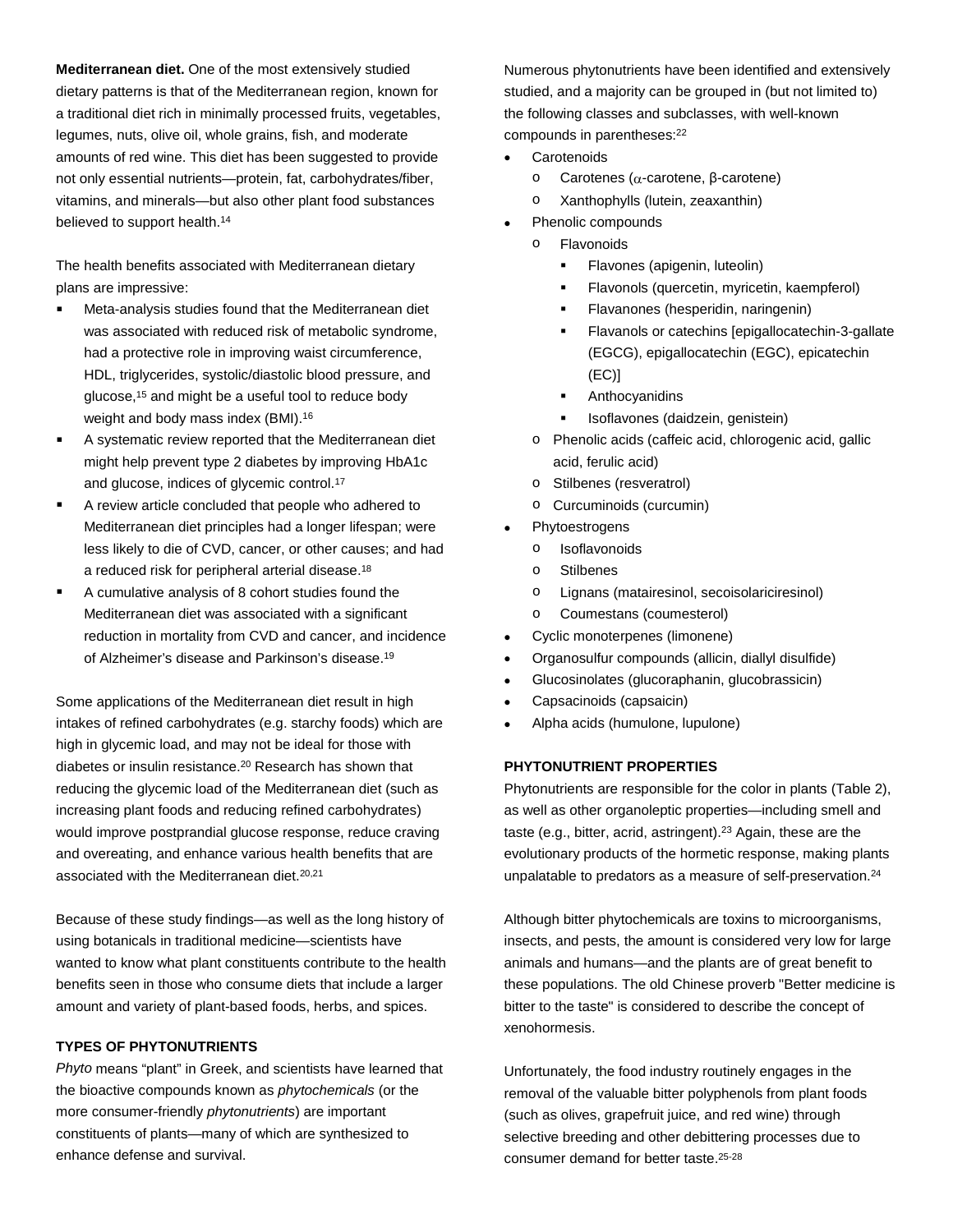#### **PHYTONUTRIENT MECHANISMS OF ACTION**

Numerous mechanisms of action of how phytonutrients confer beneficial health effects have been proposed, and extensive review articles have been published.29-34 Table 3 provides a list of representative phytonutrients and their proposed mechanism(s), 3 of which are briefly discussed in more detail.

**Modulation of signal transduction pathways.** Cells are very sensitive and responsive to outside stimuli. Through signal transduction pathways (cascades), our cells receive, process, and respond according to this outside information. When ingested, phytonutrients can initiate adaptive cellular stress responses (i.e., xenohormesis) that lead to the modulation of multiple signal transduction pathways and signal transduction molecules, such as Nrf2, AMPK, SIRT-1, FOXO, AP-1, STAT, and NF-κB.30,31,34

One of the most important stress response signal transduction pathways involves the release and translocation of transcription factor Nrf2 into the nucleus. Inside the nucleus, Nrf2 binds to the antioxidant response elements (ARE) or electrophile response elements (EpRE) of genes encoding phase-2 detoxification enzymes and various antioxidant enzymes. The cell becomes more resistant to oxidative stress and inflammation, and more capable of eliminating toxicants.34 Oxidative stress, inflammation, and toxin buildup have been linked to the pathogenesis of many chronic diseases.

| Color                          | <b>Phytonutrients</b>                                         | <b>Major Dietary Sources</b>                                                                                          |
|--------------------------------|---------------------------------------------------------------|-----------------------------------------------------------------------------------------------------------------------|
| <b>GREEN</b>                   | EGCG.<br>isothiocyanate,<br>lutein/zeaxanthin,<br>Isoflavones | Green tea, cruciferous<br>vegetables (broccoli, kale,<br>cabbage), green leafy<br>vegetables, soybean/soy<br>products |
| RED                            | Lycopene, ellagic<br>acid                                     | Tomato, pomegranate,<br>strawberry, walnut                                                                            |
| <b>WHITE</b>                   | Allicin, quercetin                                            | Garlic, onion, shallot, leek,<br>apple                                                                                |
| <b>PURPLE -</b><br><b>BLUE</b> | Anthocyanidins,<br>resveratrol                                | Blueberry, elderberry,<br>grape                                                                                       |
| YELLOW -<br>ORANGE             | α-carotene, β-<br>carotene,<br>hesperitin,<br>β-cryptoxanthin | Pumpkin, carrot, orange,<br>cantaloupe, sweet potato,<br>lemon, squash, pepper,<br>tangerine                          |

**Table 2.** For the general public interested in learning the basics of phytonutrients and how to increase consumption for health benefits, this simplified chart "groups" phytonutrients by color. (Adapted from America's Phytonutrient Report, prepared by Exponent for Nutrilite in 2009.)

Another pathway that phytonutrients mediate involves the

stimulation of transcription factor SIRT-1, leading to: 30, 31

- Decreased apoptosis, inflammation, and carcinogenesis
- Increased stress resistance and insulin sensitivity (hence better energy utilization)
- Many other health benefits

Phytonutrients have also been shown to modulate transcription factors NF-κB and STAT3 that regulate the expression of at least 400 gene products and have significant implication in chronic disease and cancer prevention and treatment.35,36

**Antioxidant properties.** Cells are constantly exposed to free radicals, reactive oxygen species, and other oxidizing agents, from external sources (e.g., cigarette smoking, electromagnetic radiation, dietary carcinogens) and internal sources (e.g., energy production, metabolism). Oxidants are essential for many physiological functions, but overproduction can cause oxidative stress and damage to proteins, lipids, and especially DNA in the cell. Long-term oxidative stress is involved in the etiology of many diseases, including CVD, rheumatoid arthritis, eye disease, and even cancer. 37-39

Due to their chemical structures, such as the phenolic ring in flavonoids, many phytonutrients possess antioxidant properties.40 By donating electrons and neutralizing free radicals, phytonutrients help prevent attack on cell components. In fact, research has suggested that the family of flavonoids alone exerts antioxidant activity beyond scavenging free radicals—the expanding list includes downregulation of radical production, elimination of radical precursors, metal chelation, inhibition of xanthin oxidase, elevation of endogenous antioxidants, inhibition of oxidative DNA adduct formation, DNA repair enhancement, and inhibition of LDL oxidation.41-43

**Hormonal effects.** Phytoestrogens are phytochemicals that structurally mimic and modulate the action of estrogens (mainly 17β-estradiol). Phytoestrogens are able to bind to estrogen receptor β (ERβ), whereas estradiol has a much higher binding affinity for ERα.<sup>44</sup>

ERs are distributed widely throughout the body. ERα is expressed in classic estrogen target tissues, such as endometrium and mammary tissue. ERβ is found in the cardiovascular system, brain, bone, kidney, lung, and intestinal mucosa.44 Because of the wide distribution of ERs, the effects of phytoestrogens are highly complex. Depending on multiple factors, phytoestrogens have been reported to exert estrogenic, antiestrogenic, anticarcinogenic, antioxidant, and cardioprotective activities.22,45,46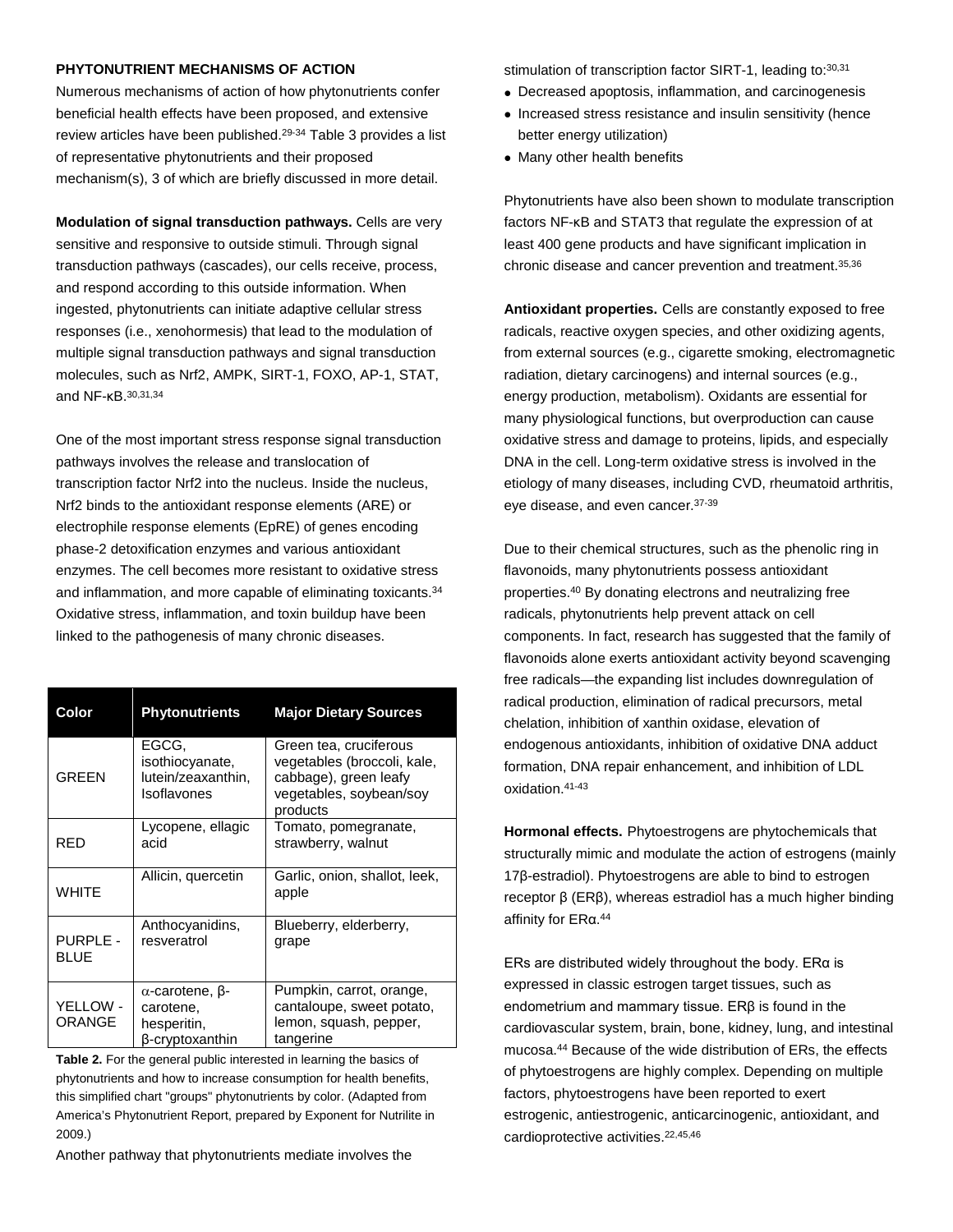#### **IMPORTANT ISSUES RELATED TO PHYTONUTRIENTS**

Although a diet rich in fruits and vegetables can reduce the risk for many chronic diseases, few American adults consume enough. And, as supplements containing phytonutrients grow in popularity, questions of quality and potential effectiveness also increase.

**Fruit and vegetable intake.** The USDA generally recommends the following (ChooseMyPlate.gov):

- Adult women: ~9 daily servings of fruits and vegetables
	- o 2.0 to 2.5 cups of vegetables (4 to 5 servings)
	- o 1.5 to 2.0 cups of fruit (3 to 4 servings)
- Adult men: ~10 daily servings of fruits and vegetables
	- o 2.5 to 3.0 cups of vegetables (5 to 6 servings)
	- o 2.0 cups of fruit (4 servings)

A recent study of food consumption data from the National Health and Nutrition Examination Surveys (NHANES) 2003- 2006 showed that only 7% of women and 5% of men in the United States met the (age-specific) recommendations. This suggests that the majority of Americans are unlikely to fully receive the health benefits provided by fruits and vegetables including those associated with phytonutrients. Furthermore, phytonutrient intake in this population reflects consumption of a limited number of plant foods, indicating a lack of diversity in fruit and vegetable selections.47

#### **Purified compounds versus whole plant extracts.**

Approximately 1 in 5 adults in the US use botanical supplements.<sup>47</sup> Consumers are facing a wide variety of botanical supplements, and it can be a daunting task to determine individual needs—let alone identify inaccurate labels, exaggerated claims, or product quality. And one of the most fundamental issues in formulating supplements is the choice between purified compound(s) or whole plant extracts.

The existence of high dose, purified compounds on the market is understandable. An old paradigm in biomedical research is the quest for "magic bullets" for therapeutic use. This singletarget-based approach has been successful in pharmaceutical industries for decades. Scientists, including researchers in the nutrition field, have become familiar with studying a single bioactive compound acting on very selective ligands. But the past 2 decades have witnessed a significant increase in latestage attrition in drug candidates that are highly selective.

As systems biology becomes available and convincing, researchers have (sometimes reluctantly) realized the arrival of the next, emerging paradigm: network pharmacology.48 Instead of a single pathway, a network of pathways involving multiple signaling molecules drives the biological response.

### **Phytonutrient Proposed Mechanisms** Catechins | Antioxidant

| Catechins        | Antioxidant<br>Inhibits multiple stages of carcinogenesis |
|------------------|-----------------------------------------------------------|
|                  | Reduces LDL oxidation                                     |
| Cynarin          | Antioxidant                                               |
|                  | Hepatoprotective                                          |
| Chlorogenic      | Antioxidant                                               |
| acid             | Hepatoprotective<br>Cardioprotective                      |
|                  | Antihypertensive                                          |
| Anthocyanins     | Antioxidant                                               |
|                  | Chemopreventive                                           |
|                  | Neuroprotective                                           |
|                  | Improves insulin sensitivity                              |
|                  | Anti-inflammatory                                         |
| Caffeic acid     | Phase II detoxification<br>Antioxidant                    |
|                  | Hepatoprotective                                          |
|                  |                                                           |
| Hesperidin       | Antioxidant                                               |
|                  | Anti-inflammatory                                         |
| Lycopene         | Antioxidant                                               |
|                  | Chemopreventive                                           |
| Lutein/          | Antioxidant                                               |
| zeaxanthin       |                                                           |
| Resveratrol      | Antioxidant                                               |
|                  | Anti-aging                                                |
|                  | Chemopreventive                                           |
|                  | Cardioprotective                                          |
| Ellagic acid     | Phase II detoxification                                   |
|                  | Anti-atherogenic<br>Anti-inflammatory                     |
| Carnosic acid    | Antioxidant                                               |
|                  | Antibacterial                                             |
|                  | Chemoprotective                                           |
| Carnosol         | Antioxidant                                               |
|                  | Antibacterial                                             |
|                  | Chemoprotective                                           |
| Glucosinolates   | Phase II detoxification<br>Chemopreventive                |
|                  | Carcinogen detoxification                                 |
| Isoflavones      | Hormonal activities                                       |
|                  | Anti-carcinogenic                                         |
|                  | Antioxidant                                               |
|                  | Anti-inflammatory                                         |
|                  | Cholesterol lowering                                      |
| Humulone         | Antibacterial                                             |
|                  | Antioxidant<br>Anti-inflammatory                          |
| <b>Berberine</b> | Anti-diabetic                                             |
|                  | Lipid lowering                                            |
|                  |                                                           |
| Phytosterols     | Cholesterol lowering                                      |

**Table 3.** Representative dietary phytonutrients and their proposed mechanisms of action based on in vitro and in vivo studies.<sup>49-89</sup>

**Diverse phytonutrients, synergistic effect.** Nature, as it turns out, has known the importance of a network approach all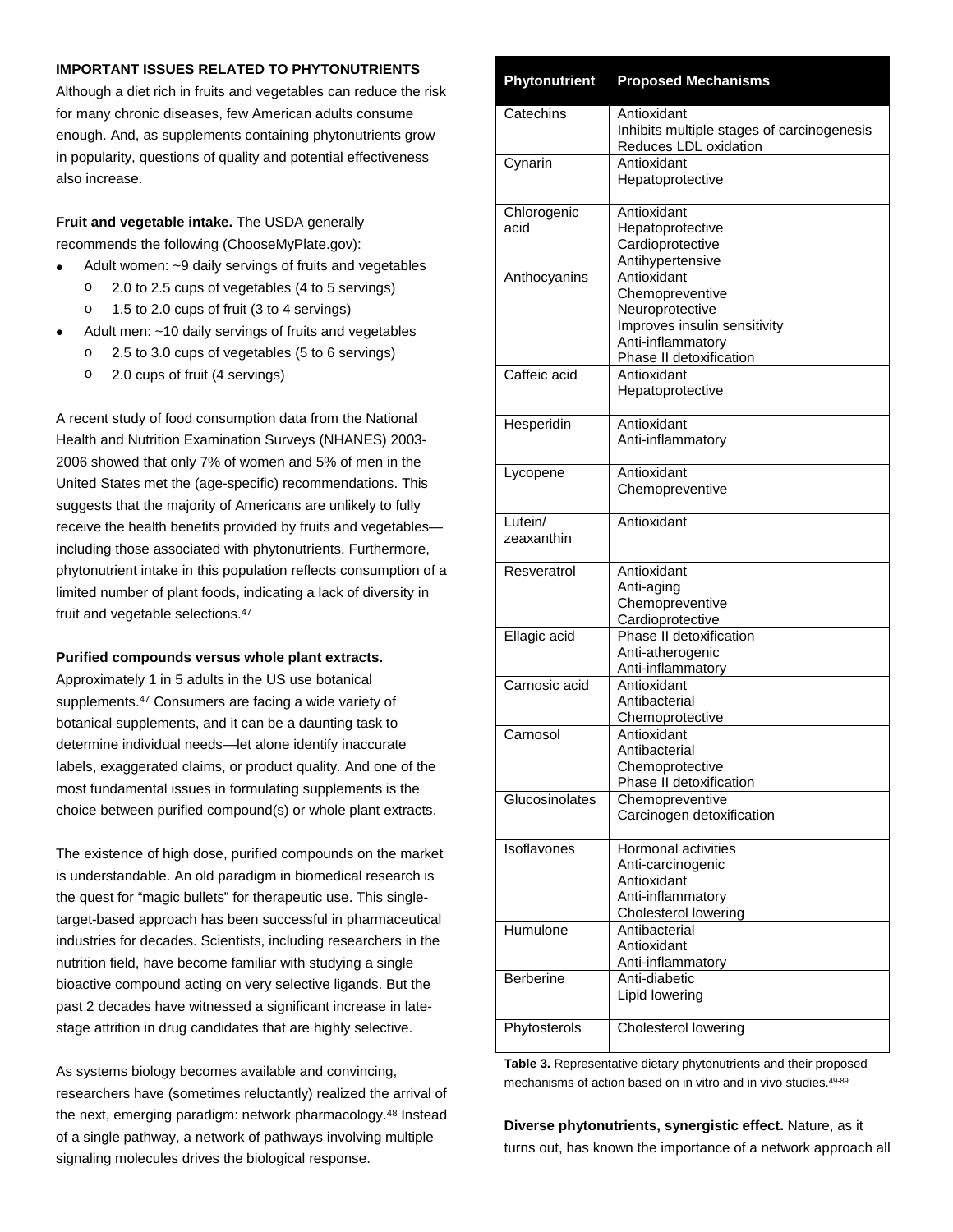along. As Drs. Mary Ann Lila and Ilya Raskin elegantly stated, "…the evolutionary significance of a large number of phytochemicals present in each plant lies in their intricate mutually potentiating effects that provide protection against diverse pathogenic microbes and herbivores…" And "…by relying on combination of pleiotropic, multitargeted molecules, plants may have perfected interacting phytochemical complexes, which may be exploited by modern medicine during its gradual transition from single-ingredient drugs to multicomponent therapeutics."90

Supporting this paradigm are emerging data demonstrating that a plant mixture provided more potent antioxidant or enzyme-upregulating activities than single isolated active ingredient(s).90,91 Synergy has also been found in herbal combinations compared to the constituent herb used alone.92

The benefit of consuming diverse phytonutrients is demonstrated in a recent study in which volunteers were randomized to 2 special diets for 2 weeks:93

- Both diets provided 8 to 10 daily servings of fruits and vegetables and the same macronutrient content.
- One diet was designed with a high diversity of 18 botanical families; the low diversity diet represented only 5 botanical families.
- Researchers found that only the high botanical diversity diet reduced DNA oxidation.
- They suggested that smaller amounts of many phytonutrients had greater beneficial effects than larger amounts of fewer phytonutrients.

#### **Evaluations of phytonutrients in the natural product**

**industry.** The interest for natural products continues to increase as consumers have become more aware of the scientific research on phytonutrients and their potential health benefits. Consumers also have higher demand for quality control, efficacy assessment, and even product-specific scientific validation from supplement marketers.

Quality control measures in botanical supplements should optimally include verifying plant species, phytonutrient profiles, and presence of other key bioactive compounds via high performance chromatography tests (e.g., hpTLC, HPLC). Another important task is to provide accurate assessment of the potential total antioxidant capacity of a product, which provides a starting point for a comprehensive antioxidant analysis that may include evaluation of the potential to protect DNA stability.

#### *Total ORACFN Assay*

One of the most commonly used chemical assays is the Oxygen Radical Absorbance Capacity (ORAC) assay. However, the traditional ORAC assay does not truly measure the "total" antioxidant capacity of the tested substance or mixture; it only measures the antioxidant activity against the peroxyl radical, the most common free radical in human biology.94

A newly developed ORAC measures antioxidant capacity against 5 primary reactive oxygen species found in humans, including hydroxyl, peroxyl, peroxynitrite, singlet oxygen, and superoxide anion. This more comprehensive measure of total antioxidant capacity is termed Total ORAC for Food and Nutrition (Total ORACFN), and should allow companies to design/refine their product formulations and help companies differentiate themselves from competitors.

#### *Comet Assay*

An in vitro test, which is more biologically relevant than chemical assays, allows a more advanced testing for the antioxidant properties of phytonutrients. Single-cell gel electrophoresis, or the comet assay, is a rapid, sensitive method for detecting most kinds of DNA damage (e.g., strand breaks, alkali-labile sites, and cross-linking) at the level of individual cells.95 The comet assay has been widely utilized in biomonitoring, genotoxicological, and ecotoxicological research.96

Among nutrition researchers, the comet assay has been mostly used to investigate whether the test nutrient(s) protect cells from strand breaks caused by an oxidative damage-inducing agent.97 The assay can be conducted in both in vitro and in vivo conditions.98,99 Some nutrition research utilizing the comet assay:

- Cigarette smoke contains carcinogens, such as benzo[a]pyrene-7,8-dihydrodiol-9,10-epoxide, which can induce DNA damage in upper aerodigestive tract cells. When cells from fresh oropharyngeal mucosa biopsies were pre-incubated with EGCG, the carcinogen-induced damage was significantly reduced.100
- A study comparing the genoprotective effects of different plant extracts found that bearberry extracts, grapeseed polyphenols, and olive leaf extract significantly reduced DNA damage caused by hydrogen peroxide or tertbutylhydroperoxide in U937 lymphoma cells.101
- In a human dietary study, a significant anti-genotoxic effect against  $H_2O_2$ -induced DNA damage was observed in peripheral blood lymphocytes of volunteers who were fed cruciferous and legume sprouts for 14 days when compared with the control diet for 14 days.102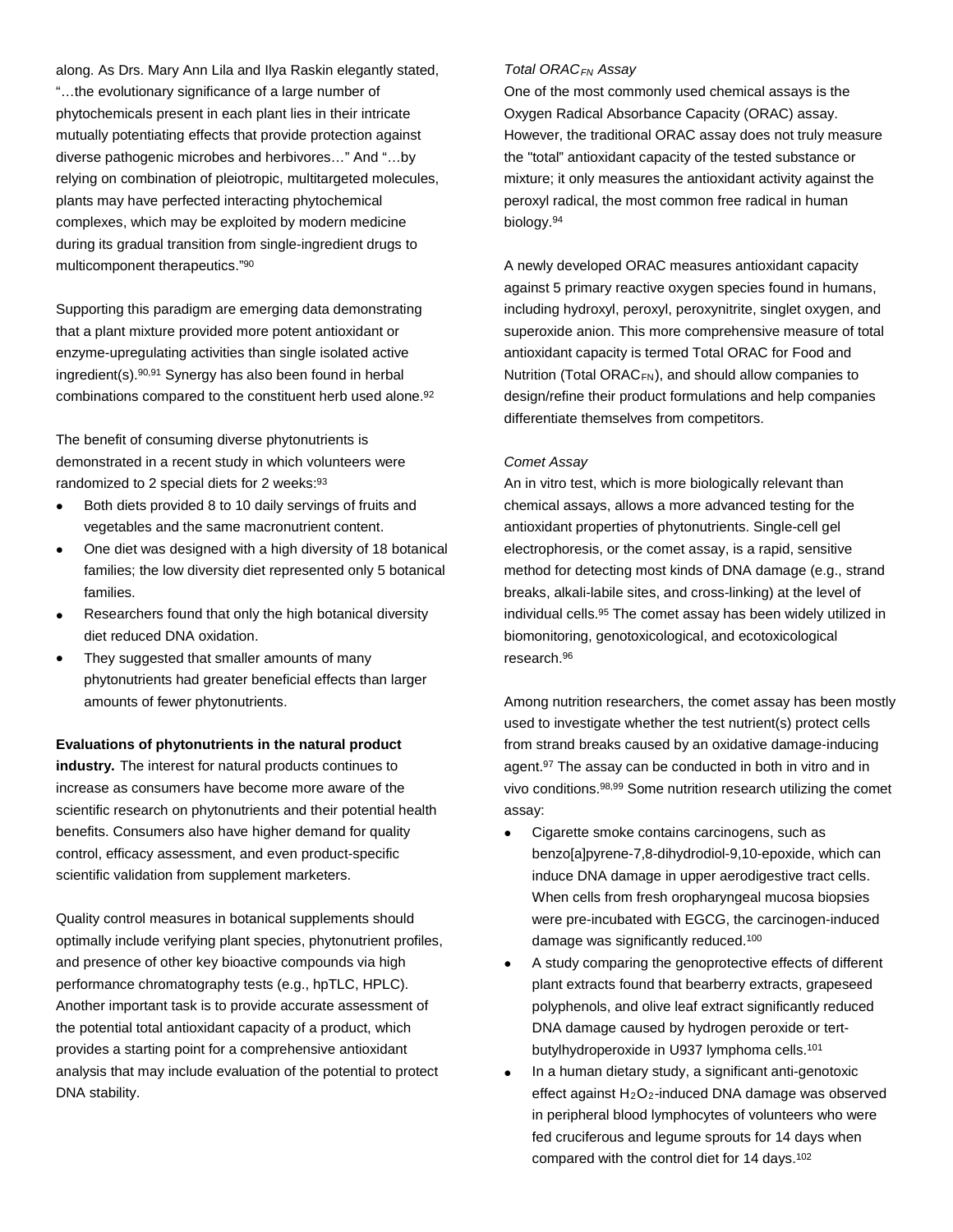#### **CONCLUSIONS**

Fast food lifestyles may contribute to a lower intake of healthpromoting nutrients, while contributing to "overnourishment" of fats, sugars, and energy intake that can negatively influence health. Despite the growing awareness of healthier lifestyle choices, adult consumption of phytonutrient-rich fruits and vegetables in the US remained relatively flat over the past decade. And the economic cost attributed to this inadequate consumption grew from \$29.3 billion to \$56.2 billion. Yet still less than 15% of physician offices currently provide or order diet or nutrition services for their patients.<sup>103</sup>

#### **References**

- 1. Bone K. A Clinical Guide to Blending Liquid Herbs: Herbal Formulations for the Individual Patient. St. Louis, Missouri: Churchill Livingstone; 2003.
- 2. Calabrese EJ. Hormesis: a revolution in toxicology, risk assessment and medicine. EMBO reports 2004;5 Spec No:S37-40.
- 3. Lamming DW, et al. Small molecules that regulate lifespan: evidence for xenohormesis. Molecular microbiology 2004;53(4):1003-9.
- Deluc LG, et al. Water deficit increases stilbene metabolism in Cabernet Sauvignon berries. Journal of agricultural and food chemistry 2010;59(1):289-97.
- 5. Versari A, et al. Stilbene compounds and stilbene synthase expression during ripening, wilting, and UV treatment in grape cv. Corvina. Journal of agricultural and food chemistry 2001;49(11):5531-6.
- 6. Tang K, et al. Changes of resveratrol and antioxidant enzymes during UV-induced plant defense response in peanut seedlings. Journal of plant physiology 2010;167(2):95-102.
- 7. Zhu YJ, et al. Expression of the grapevine stilbene synthase gene VST1 in papaya provides increased resistance against diseases caused by Phytophthora palmivora. Planta 2004;220(2):241-50.
- 8. Block G, et al. Fruit, vegetables, and cancer prevention: a review of the epidemiological evidence. Nutrition and cancer 1992;18(1):1-29.
- Steinmetz KA, Potter JD. Vegetables, fruit, and cancer. I. Epidemiology. Cancer Causes Control 1991;2(5):325-57.
- 10. Willett WC. Diet and health: what should we eat? Science (New York, NY 1994;264(5158):532-7.
- 11. Gillman MW, et al. Protective effect of fruits and vegetables on development of stroke in men. Jama 1995;273(14):1113-7.
- 12. Liu S, et al. Intake of vegetables rich in carotenoids and risk of coronary heart disease in men: The Physicians' Health Study. International journal of epidemiology 2001;30(1):130-5.
- 13. Liu S, et al. Fruit and vegetable intake and risk of cardiovascular disease: the Women's Health Study. The American journal of clinical nutrition 2000;72(4):922-8.
- 14. Willett WC, et al. Mediterranean diet pyramid: a cultural model for healthy eating. The American journal of clinical nutrition 1995;61(6 Suppl):1402S-6S.
- 15. Kastorini CM, et al. The effect of Mediterranean diet on metabolic syndrome and its components: a meta-analysis of 50 studies and 534,906 individuals. Journal of the American College of Cardiology 2011;57(11):1299-313.
- 16. Esposito K, et al. Mediterranean diet and weight loss: meta-analysis of randomized controlled trials. Metabolic syndrome and related disorders 2011;9(1):1-12.
- 17. Esposito K, et al. Prevention and control of type 2 diabetes by Mediterranean diet: a systematic review. Diabetes research and clinical practice 2010;89(2):97-102.
- 18. Perez-Lopez FR, et al. Effects of the Mediterranean diet on longevity and agerelated morbid conditions. Maturitas 2009;64(2):67-79.
- 19. Sofi F, et al. Adherence to Mediterranean diet and health status: meta-analysis. BMJ (Clinical research ed 2008;337:a1344.
- 20. Riccardi G, et al. Glycemic index of local foods and diets: the Mediterranean experience. Nutrition reviews 2003;61(5 Pt 2):S56-60.
- 21. Schiltz B, et al. A science-based, clinically tested dietary approach for the
- metabolic syndrome. Metabolic syndrome and related disorders 2009;7(3):187-92. 22. Krzyzanowska J, et al. Dietary phytochemicals and human health. Advances in experimental medicine and biology 2010;698:74-98.
- 23. Drewnowski A, Gomez-Carneros C. Bitter taste, phytonutrients, and the consumer: a review. The American journal of clinical nutrition 2000;72(6):1424-35.
- 24. Bravo L. Polyphenols: chemistry, dietary sources, metabolism, and nutritional
- significance. Nutrition reviews 1998;56(11):317-33.
- 25. Fayoux SC, et al. The debittering of navel orange juice using polymeric films. Journal of food science 2007;72(4):E143-54.
- 26. Garcia A, et al. Debittering of olives by polyphenol oxidation. Journal of agricultural and food chemistry 2008;56(24):11862-7.

We now know that phytonutrients help humans adapt to internal and external stressors similar to how they benefit plants. And it may very well be in our nature to seek them out. Dietary phytonutrients may also offer greater benefit when consumed in a more diverse combination.

As the benefits of phytonutrients continue to be revealed and grow in awareness, so do advancements in testing the potential effectiveness of phytonutrients to support cellular health to defend wellness throughout the body. The quality of dietary supplements containing botanicals and phytonutrients remains an important consideration.

- 27. Noble AC. Bitterness in wine. Physiology & behavior 1994;56(6):1251-5.
- 28. Roy GM. The applications and future implications of bitterness reduction and inhibition in food products. Critical reviews in food science and nutrition 1990;29(2):59-71.
- 29. Gullett NP, et al. Cancer prevention with natural compounds. Seminars in oncology 2010;37(3):258-81.
- 30. Hooper PL, et al. Xenohormesis: health benefits from an eon of plant stress response evolution. Cell stress & chaperones 2010;15(6):761-70.
- 31. Howitz KT, Sinclair DA. Xenohormesis: sensing the chemical cues of other species. Cell 2008;133(3):387-91.
- 32. Kris-Etherton PM, et al. Bioactive compounds in foods: their role in the prevention of cardiovascular disease and cancer. The American journal of medicine 2002;113 Suppl 9B:71S-88S.
- 33. Mangels R, et al. Chapter 8. Phytochemicals. In: The Dietitian's Guide to Vegetarian Diets: Issues and Applications, Third Edition. 3rd Edition ed: Jones & Bartlett Learning; 2010:218 -36.
- 34. Surh YJ. Xenohormesis mechanisms underlying chemopreventive effects of some dietary phytochemicals. Annals of the New York Academy of Sciences 2011;1229:1-6.
- 35. Aggarwal BB, et al. Signal transducer and activator of transcription-3, inflammation, and cancer: how intimate is the relationship? Annals of the New York Academy of Sciences 2009;1171:59-76.
- 36. Sethi G, et al. TNF: a master switch for inflammation to cancer. Front Biosci 2008;13:5094-107.
- 37. Ames BN, Gold LS. Endogenous mutagens and the causes of aging and cancer. Mutation research 1991;250(1-2):3-16.
- 38. Ames BN, et al. DNA lesions, inducible DNA repair, and cell division: three key factors in mutagenesis and carcinogenesis. Environmental health perspectives 1993;101 Suppl 5:35-44.
- 39. Prior RL. Fruits and vegetables in the prevention of cellular oxidative damage. The American journal of clinical nutrition 2003;78(3 Suppl):570S-8S.
- 40. Potapovich AI, Kostyuk VA. Comparative study of antioxidant properties and cytoprotective activity of flavonoids. Biochemistry 2003;68(5):514-9.
- 41. DiSilvestro RA. Chapter 8. Flavonoids as Antioxidants. In: Wildman REC, ed. Handbook of Nutraceuticals and Functional Foods. 2nd Edition ed: CRC Press; 2006.
- 42. Liu LK, et al. Mulberry anthocyanin extracts inhibit LDL oxidation and macrophagederived foam cell formation induced by oxidative LDL. Journal of food science 2008;73(6):H113-21.
- 43. Stoner GD, et al. Laboratory and clinical studies of cancer chemoprevention by antioxidants in berries. Carcinogenesis 2008;29(9):1665-74.
- 44. Kuiper GG, et al. Interaction of estrogenic chemicals and phytoestrogens with estrogen receptor beta. Endocrinology 1998;139(10):4252-63.
- 45. Pilsakova L, et al. The physiological actions of isoflavone phytoestrogens. Physiological research / Academia Scientiarum Bohemoslovaca 2010;59(5):651- 64.
- 46. Sunita P, Pattanayak SP. Phytoestrogens in postmenopausal indications: A theoretical perspective. Pharmacognosy reviews 2011;5(9):41-7.
- 47. Murphy MM, et al. Phytonutrient Intake by Adults in the United States in Relation to Fruit and Vegetable Consumption. Journal of the American Dietetic Association 2011:in press.
- 48. Hopkins AL. Network pharmacology: the next paradigm in drug discovery. Nature chemical biology 2008;4(11):682-90.
- 49. Adzet T, et al. Hepatoprotective activity of polyphenolic compounds from Cynara scolymus against CCl4 toxicity in isolated rat hepatocytes. Journal of natural products 1987;50(4):612-7.
- 50. Anderson JW, et al. Meta-analysis of the effects of soy protein intake on serum lipids. The New England journal of medicine 1995;333(5):276-82.